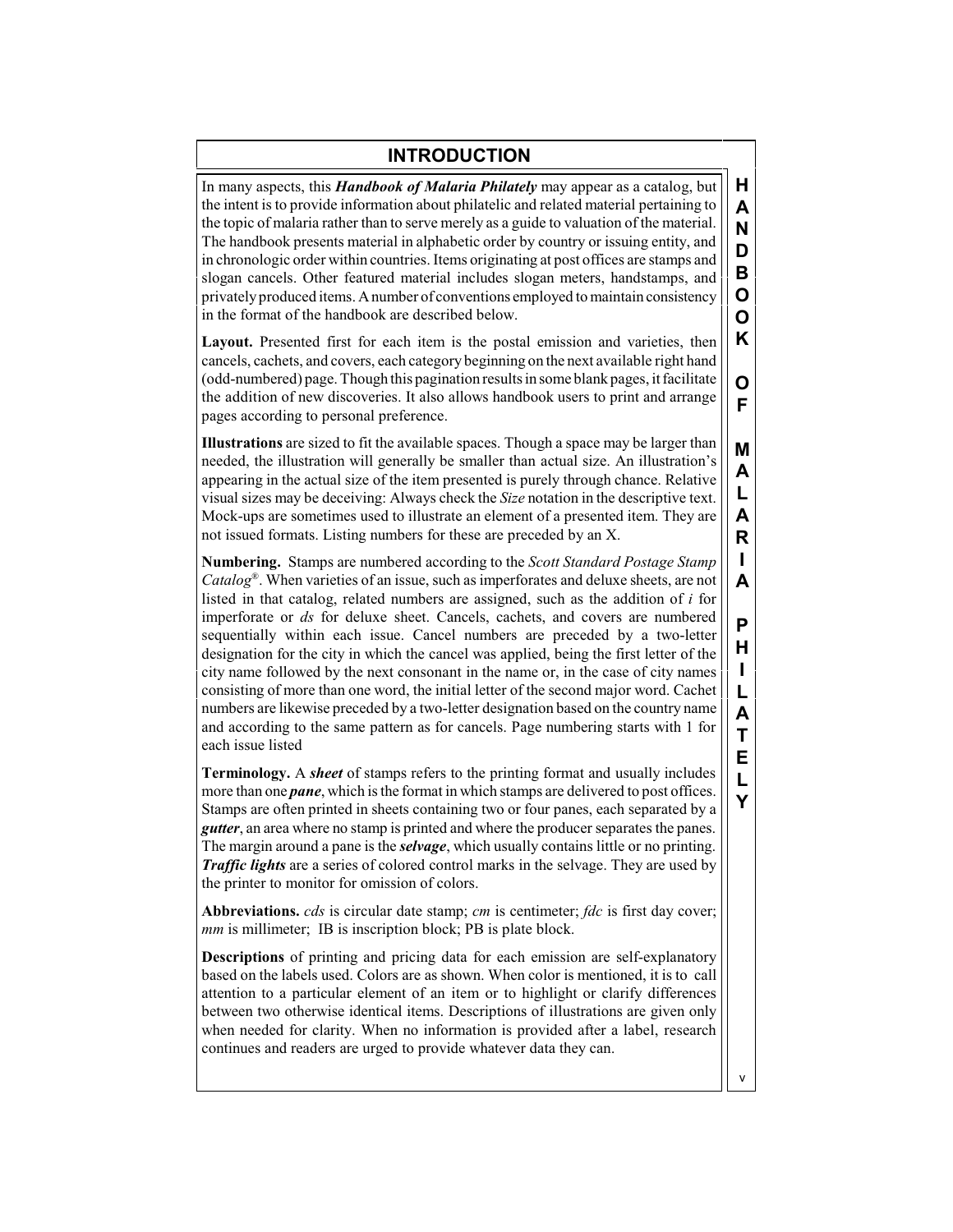## **INTRODUCTION**

**Measurements** are given in millimeters, first horizontally and then vertically. Counts of stamps in panes are given by rows and then columns. When a pane position is indicated, it is determined by counting the stamps from left to right starting at the top of a pane and continuing downward through each row.

**Subtopics** are listed for many stamp issues. They include WHO recommended design #1, WHO recommended design #2, mosquito, sprayer, and swamp.

**Notes** are sometimes added concerning printing, historical, or other information about an issue, cancel, cachet, or cover.

**Pricing.** The following price ranges are assigned to material based on retail and catalog listings and on auction results. Stamp prices are for unused, never hinged stamps without faults and with fine centering, i.e., margins clear design all around. Prices for first day covers are for clean examples without faults. Prices for other covers are likewise for clean examples. In general, material should be near the quality shown in the illustrations.

| <b>A</b> less than \$1 | $D$ \$10 - \$20          | <b>G</b> up to $$200$ | <b>J</b> up to $$500$ |
|------------------------|--------------------------|-----------------------|-----------------------|
| <b>B</b> $$1 - $5$     | $\mathsf{E}$ \$20 - \$50 | $H$ up to \$300       | <b>K</b> over \$500   |
| $C$ \$5 - \$10         | $F$ \$50 - \$100         | I up to $$400$        |                       |

Prices for covers may be enhanced by the presence of stamp printing varieties, multiple stamps, autographs, scarce postal use, unusual postal markings, or similar attributes.

**Cancellations**. Slogan and first and last day cancellations for each emission are shown in alphabetic order by office, design characteristics, or both. They generally exist in a range of clarity and intensity, but these variations are neither illustrated nor assigned numbers. Numbers are assigned based on design, color, size, markings, and office where used. For slogan cancels of a single design used at multiple offices, the first illustration shows the entire cancellation; subsequent images show only the portion identifying the office, usually a circular date stamp.

**Cachets** prepared for first day, last day, and other malaria-related events are listed and illustrated. Each is assigned a type number.

**Covers**. Known first day stamp-cancel-cachet combinations are illustrated, including maximum cards and at least one first day cover without a cachet when available. An attempt has been made to show first day covers in their simplest form: a cover with a single stamp or series as issued. In some cases, however, only covers with multiple copies of an issued stamp or set, or covers with fewer than all the stamps in a set, have been located. Also included are usages of malaria stamps on covers issued for special events, whether related to malaria or not. Slogan cancels and handstamps were typically used for more than a single day: Earliest and latest reported usages for these are listed. Registered postal use covers are in some cases illustrated to verify public availability of an issue. Examples of other postal use covers may also be shown.

**Errors and Omissions.** The material presented represents only what was known to the editors at the time the handbook was compiled. Persons having additional information, material, or varieties are encouraged to informthe editors and, whenever possible, provide high quality color digital scans(at least 300 dpi) of unlistedmaterial. Please e-mail scans to [malariastamps@yahoo.com](mailto:malariastamps@yahoo.com) or to [emikeyb@yahoo.com](mailto:emikeyb@yahoo.com). Please include a statement of permission to use the scans in future updates or editions of the handbook.